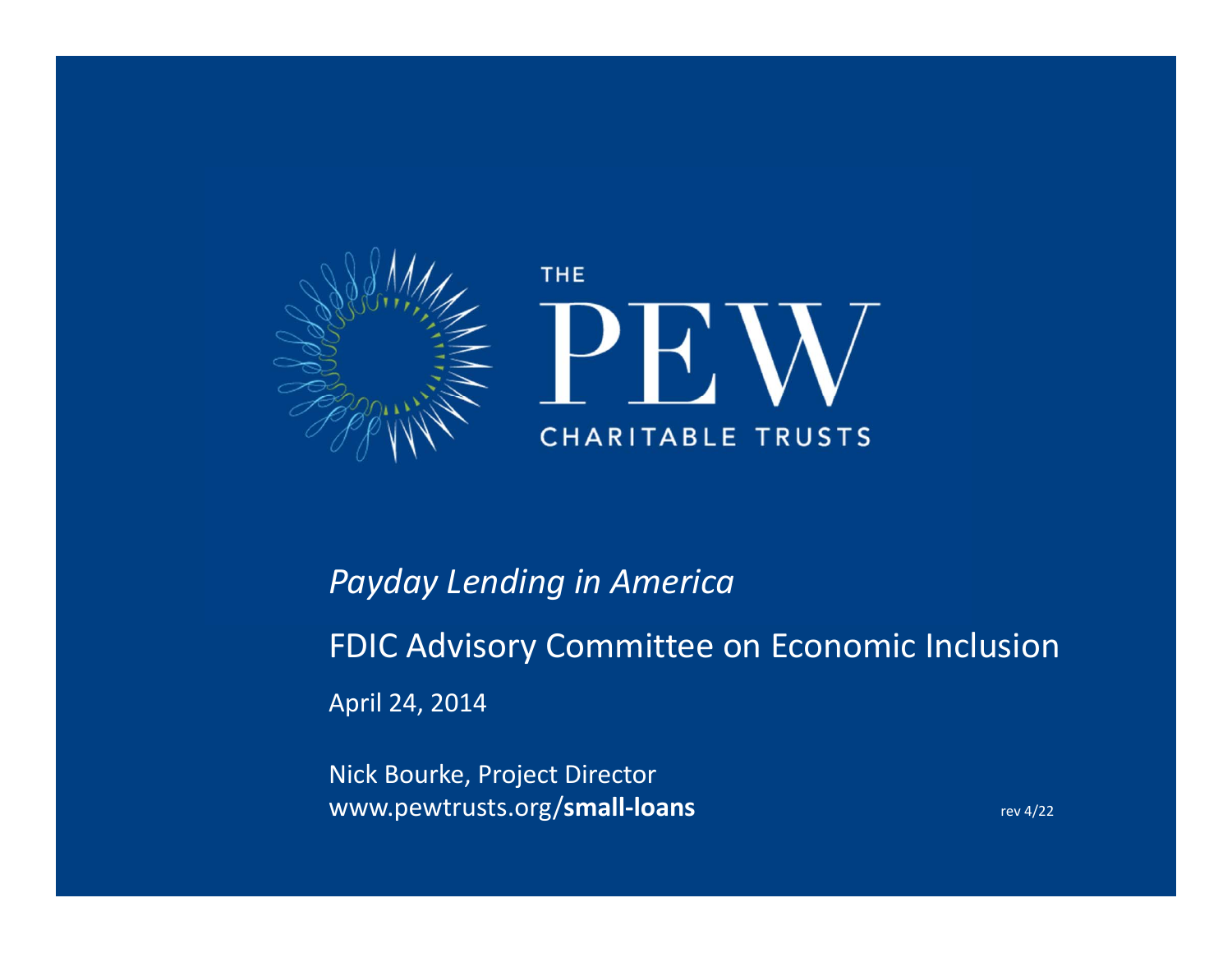### Pew's Small‐Dollar Loans Research

- 
- *Payday Lending in America* series (3 reports)
- Research began in 2011
	- $\mathcal{L}_{\mathcal{A}}$  Unique, nationally representative survey of payday borrowers
	- Administrative data reviews
	- Focus groups and interviews

# www.pewtrusts.org/**small‐loans**

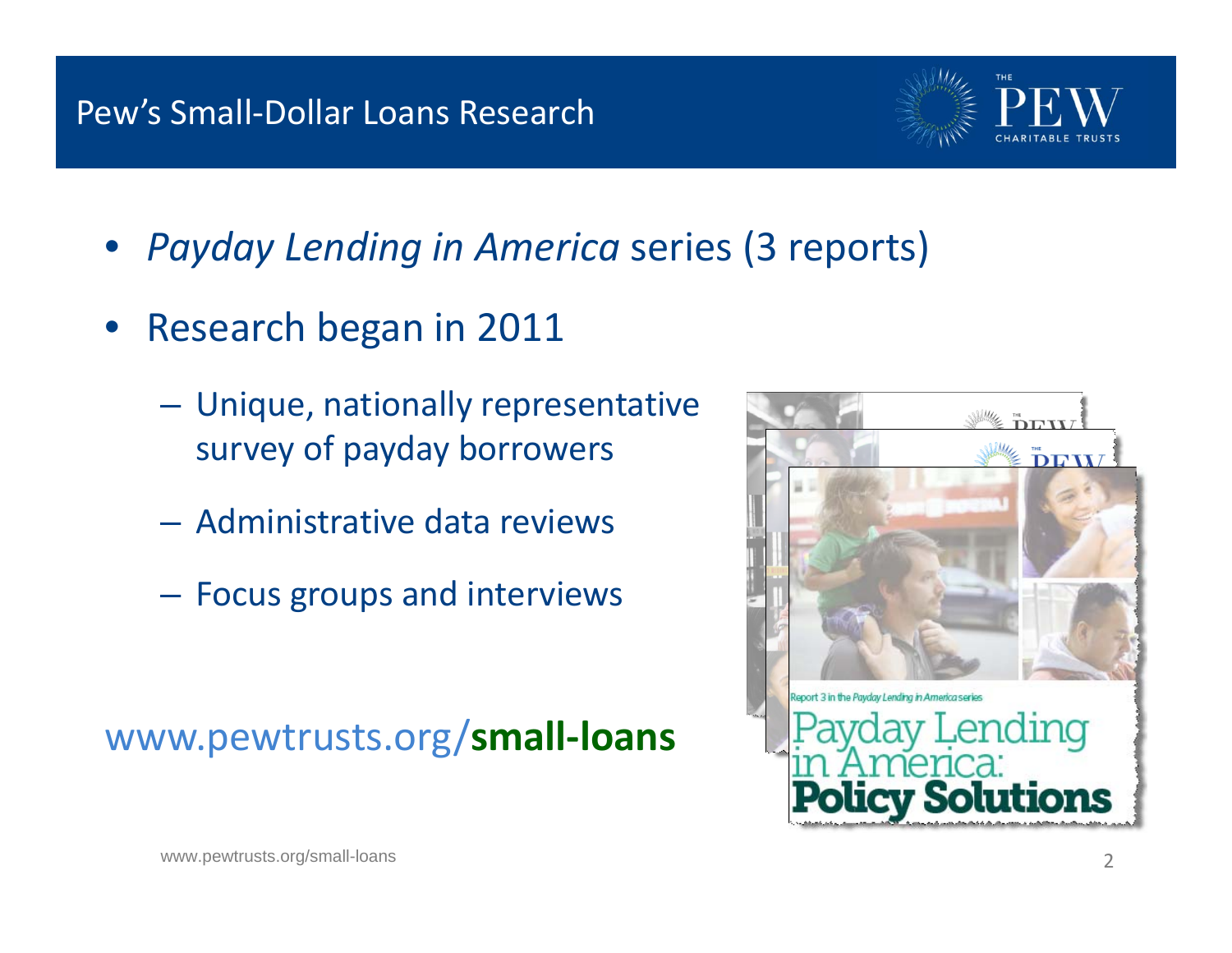#### How Payday Loans Work



- • Packaged as "short‐term" loan for "temporary needs"
	- Obtained from storefronts, online, some banks ("deposit advance")
- • Little to no underwriting
	- Borrower has an income source and checking account
- •Lender can debit bank account to collect (deferred presentment)
- • Short repayment period, tied to borrower pay cycle
	- If borrower cannot pay in full, pays fee to renew, or borrows again
- • Avg. loan is \$375
	- Fee per <sup>2</sup> wks: \$55 store, \$95 online, \$35 bank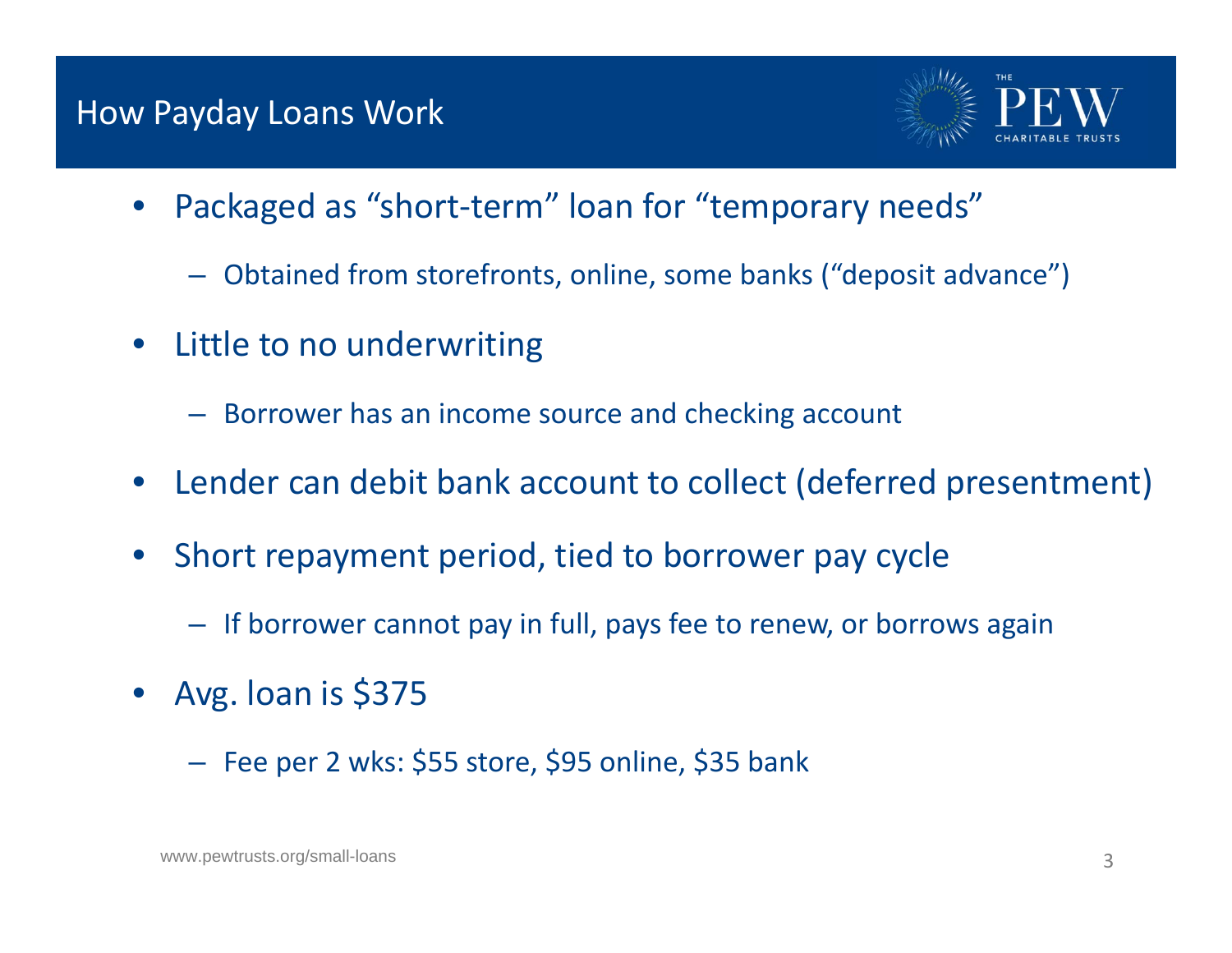## Who Uses Payday Loans?



| Demographic                        | <b>Percentage of All</b><br><b>Payday Borrowers</b> | <b>Percentage of All</b><br><b>American Adults</b> |                      |
|------------------------------------|-----------------------------------------------------|----------------------------------------------------|----------------------|
| <b>Renters</b>                     | 58                                                  | 35                                                 |                      |
| Homeowners                         | 41                                                  | 65                                                 |                      |
| Income <\$15,000                   | 25                                                  | 13                                                 |                      |
| Income \$15,000 to under \$25,000  | 24                                                  | 11                                                 |                      |
| Income \$25,000 to under \$30,000  | 11                                                  |                                                    |                      |
| Income \$30,000 to under \$40,000  | 13                                                  | $25**$                                             |                      |
| Income \$40,000 to under \$50,000  | 8                                                   |                                                    |                      |
| Income \$50,000 to under \$75,000  | 10                                                  | 19                                                 |                      |
| Income \$75,000 to under \$100,000 | 5                                                   | 12                                                 | For more information |
| Income \$100,000+                  | 1                                                   | 21                                                 | see Pew July 2012    |
| White (non-Hispanic)               | 55                                                  | 64                                                 | report at Appendix A |
| African American (non-Hispanic)    | 23                                                  | 12                                                 |                      |
| <b>Hispanic</b>                    | 14                                                  | 16                                                 |                      |
| Other race/ethnicity               | 6                                                   | 8                                                  |                      |
| <b>Ages 18-24</b>                  | 12                                                  | 13                                                 |                      |
| Ages 25-29                         | 16                                                  | 9                                                  |                      |
| Ages 30-34                         | 12                                                  | 9                                                  |                      |
| Ages 35-39                         | 11                                                  | 9                                                  |                      |
| Ages 40-44                         | 13                                                  | 9                                                  |                      |
| Ages 45-49                         | 11                                                  | 10                                                 |                      |
| Ages 50-54                         | 10                                                  | 10                                                 |                      |
| Ages 55-59                         | 5                                                   | 8                                                  |                      |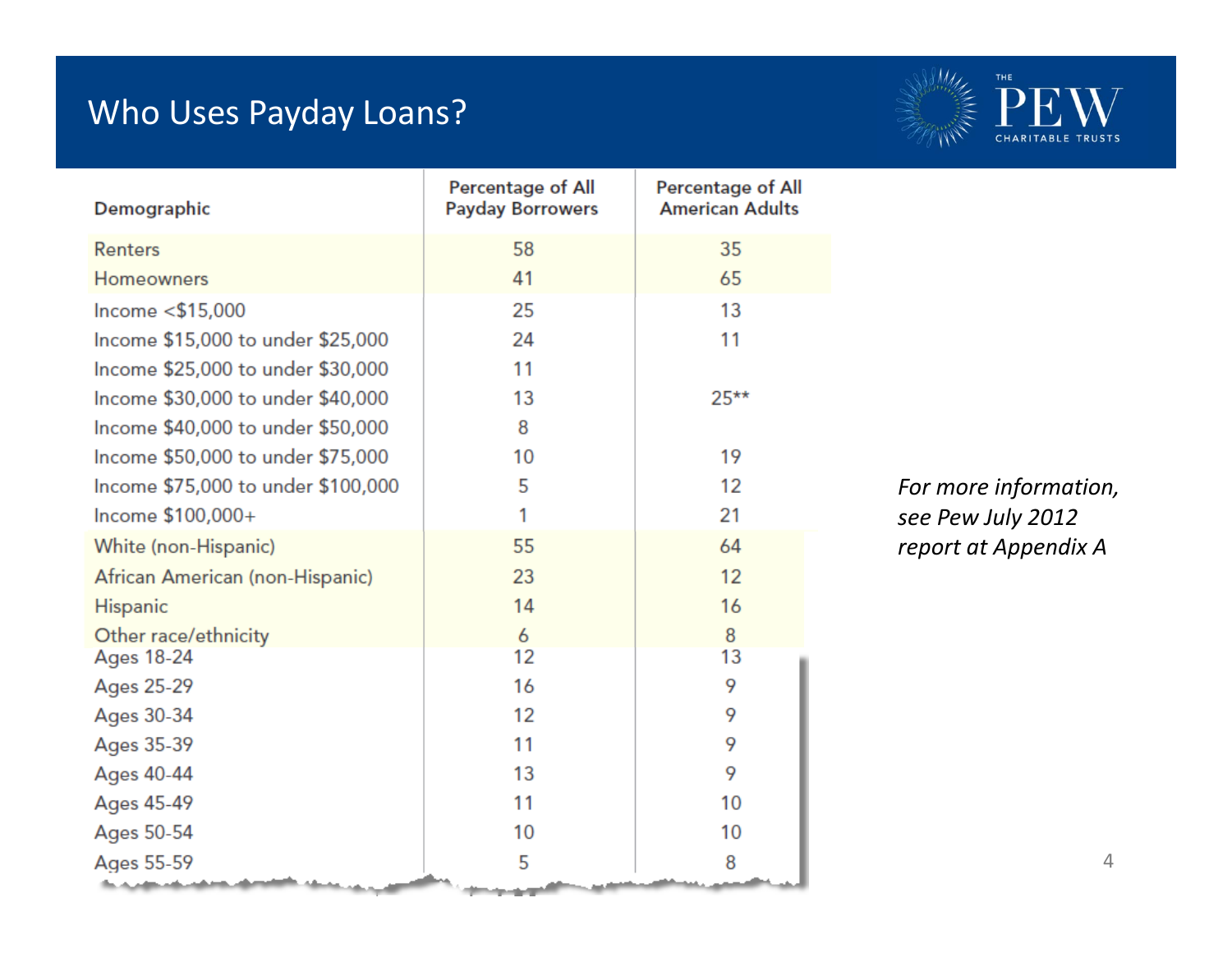## Profile of Payday Borrowers



- $\bullet$ 12 million users per year, spending about \$7.4 billion
- $\bullet$ Have <sup>a</sup> checking account *These are bank customers*
- $\bullet$ • Have income – about \$30,000 per year
- • "Thick File" credit histories
	- More than 90% have <sup>a</sup> credit score low 500s
	- Most have credit cards usually maxed out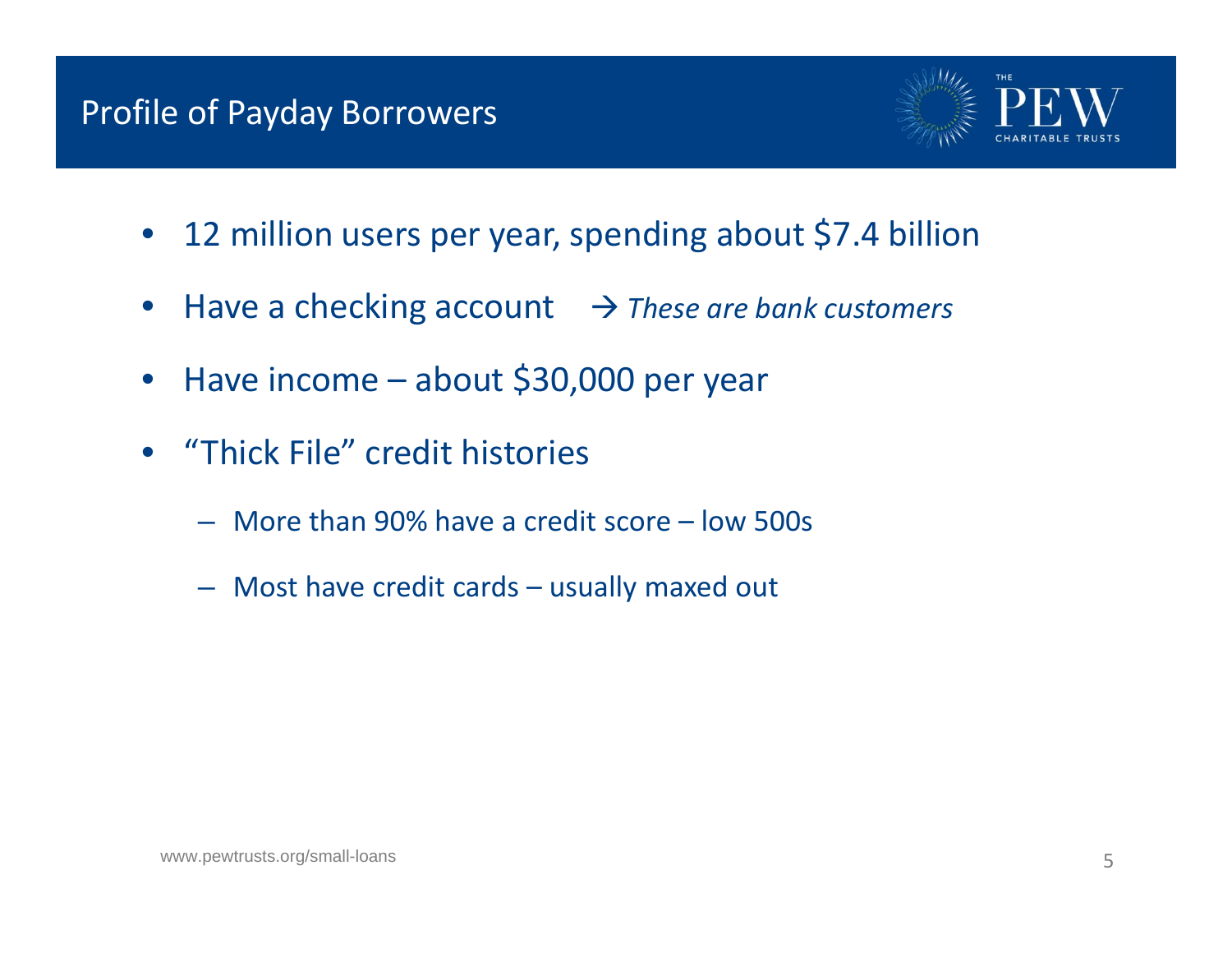## Most Use Payday Loans for Monthly Bills



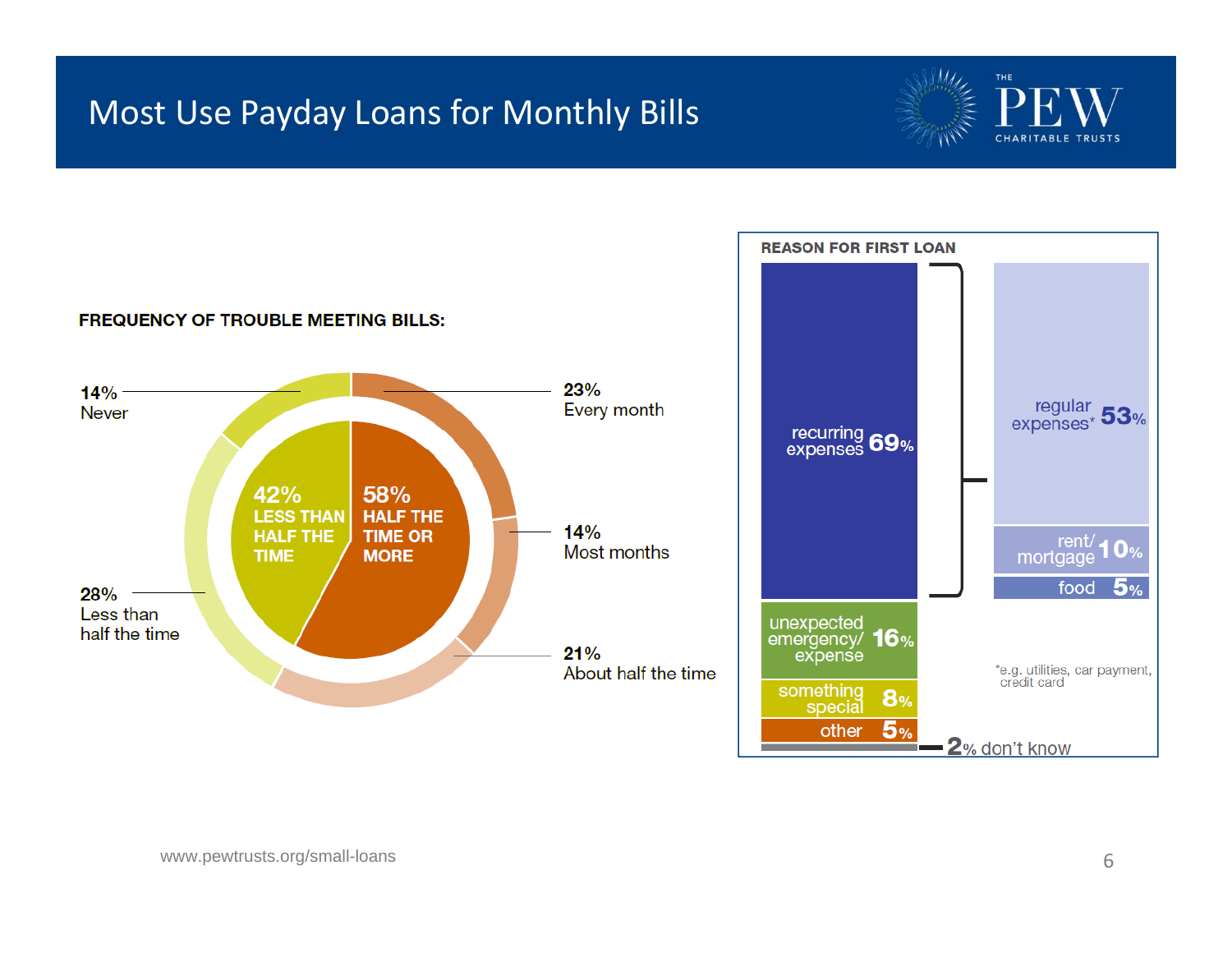

- • Typical payday loan takes **36%** of borrower's pretax paycheck
	- *Far too much* undermines ability to meet other financial obligations without borrowing again.
- •*But what percentage would be more reasonable*?
- • Most borrowers cannot afford to pay more than **5% of their pretax paycheck**
	- As shown by national survey data, underwritten installment loan markets, conventional payday loan fee amount, CO case study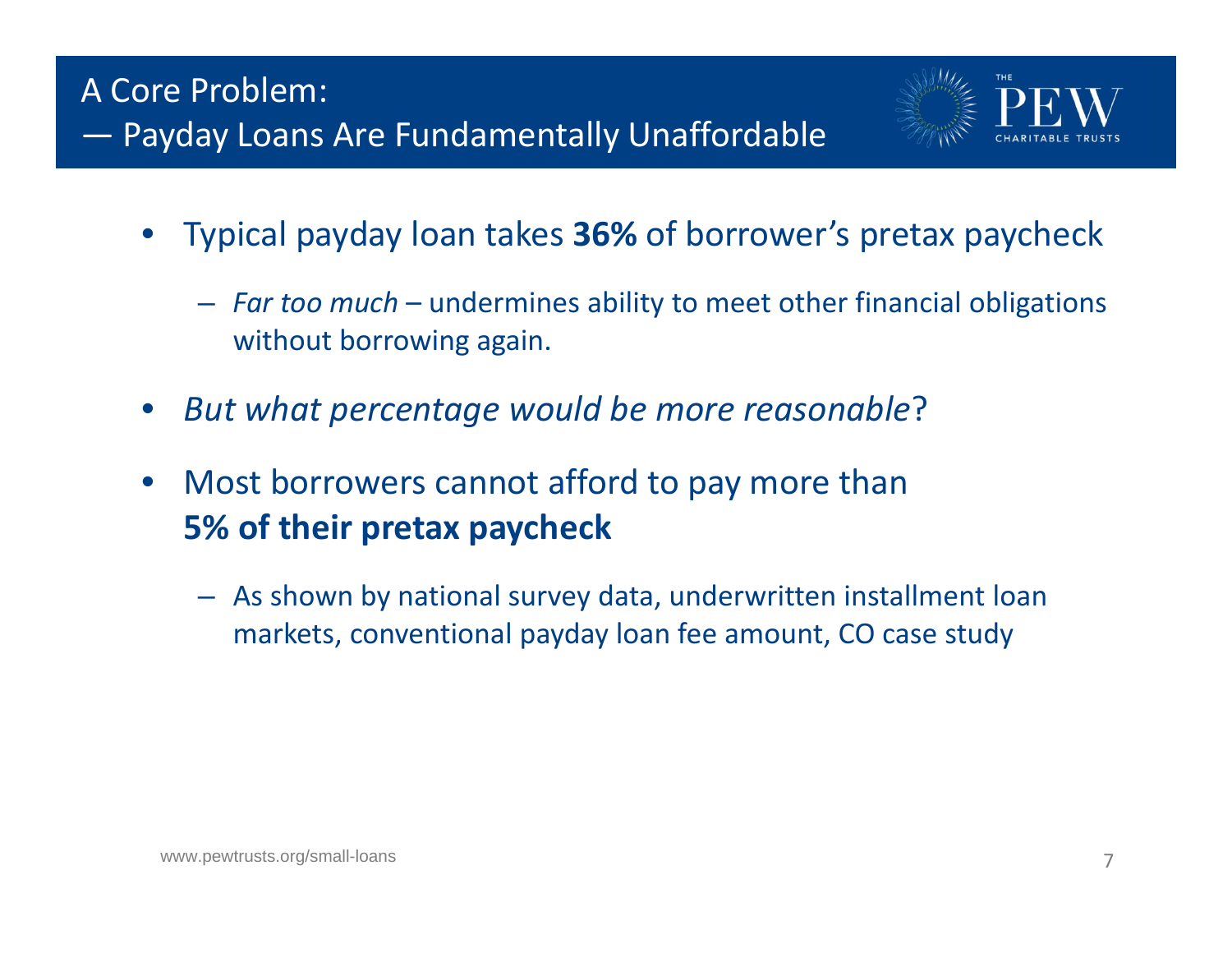## Renewing is Affordable, But Paying Off is Not



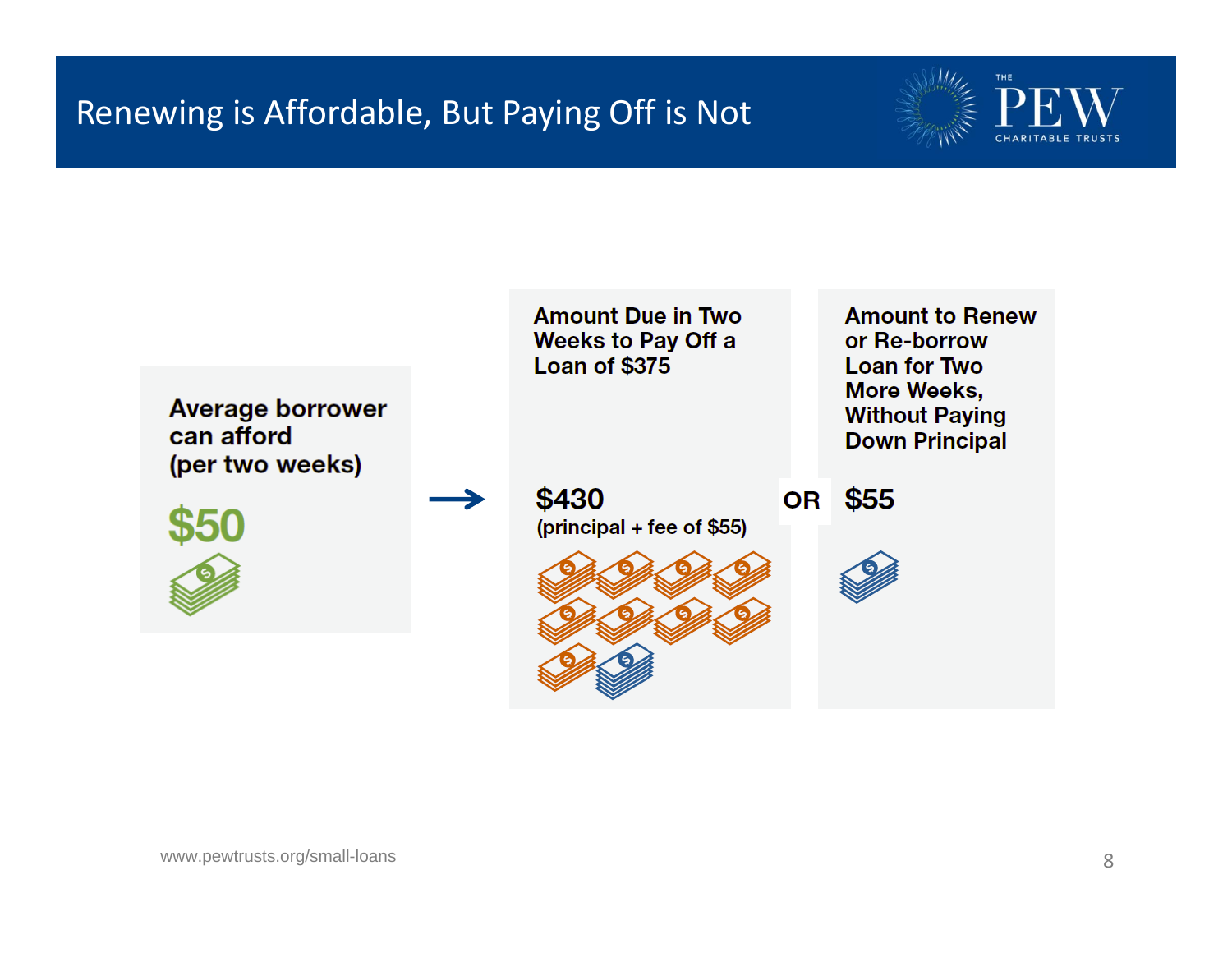

- $\bullet$  Average borrower in debt for 5 months of the year
	- Even though many sought to avoid "debt" or "another bill"
- $\bullet$  Average borrower pays \$520 per year
	- Even though many responded to the "fixed fee" proposition
- • Borrowers report that paying bills is *harder*
	- Even though most took <sup>a</sup> loan to get help paying bills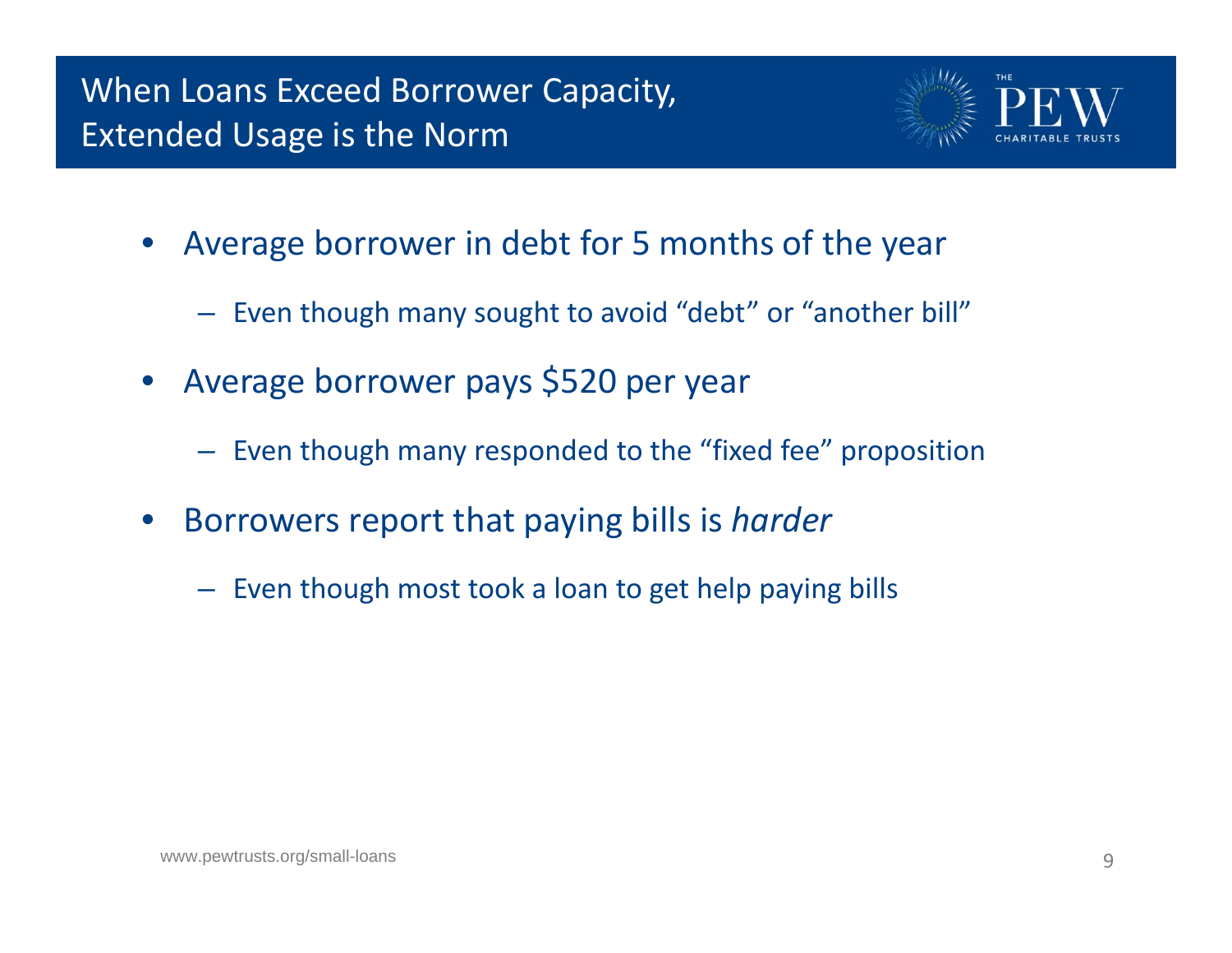# Volume / Renewal is Not <sup>a</sup> Good Measure of "Need"



- • Nearly all loans go to repeat borrowers
	- 97% of loans go to those using 3+ per year; 63% to those using 12+ / year
- • Consecutive usage is the norm
	- 80% of loans originate w/in 14 days of <sup>a</sup> previous loan
	- Half of all loans occur within <sup>a</sup> sequence lasting 10+ loans
- • Counting number / size of loans overinflates "need" estimates
	- Infrequent borrowers account for negligible volume/revenue
	- Frequent / long-term use is driven by unaffordable nature of the loan, coupled with lender ability to collateralize borrower's income stream

Sources: Analysis of state regulatory data; CFPB; Stephens Inc.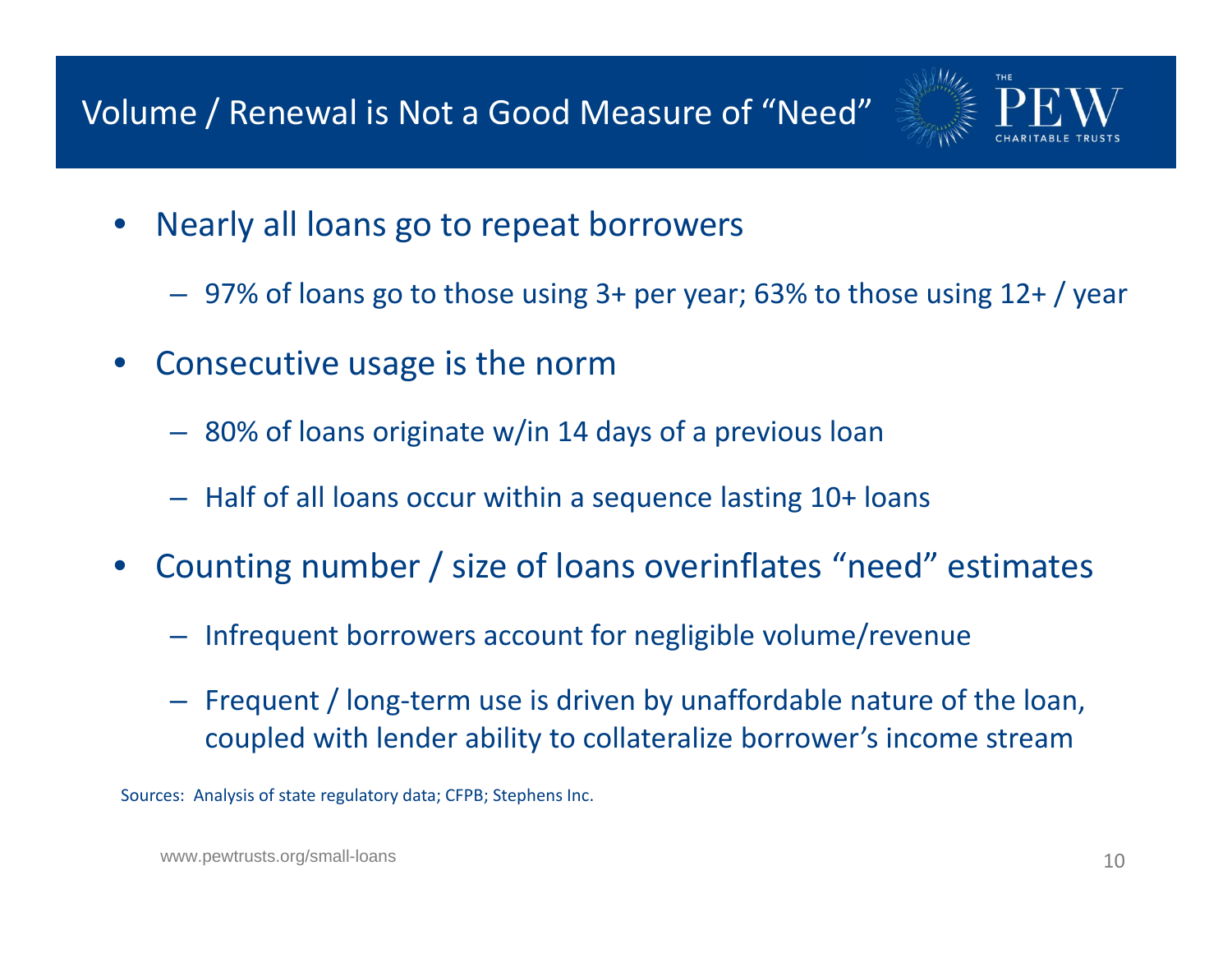

# *Selected Other Findings, Briefly Noted*

www.pewtrusts.org/small-loans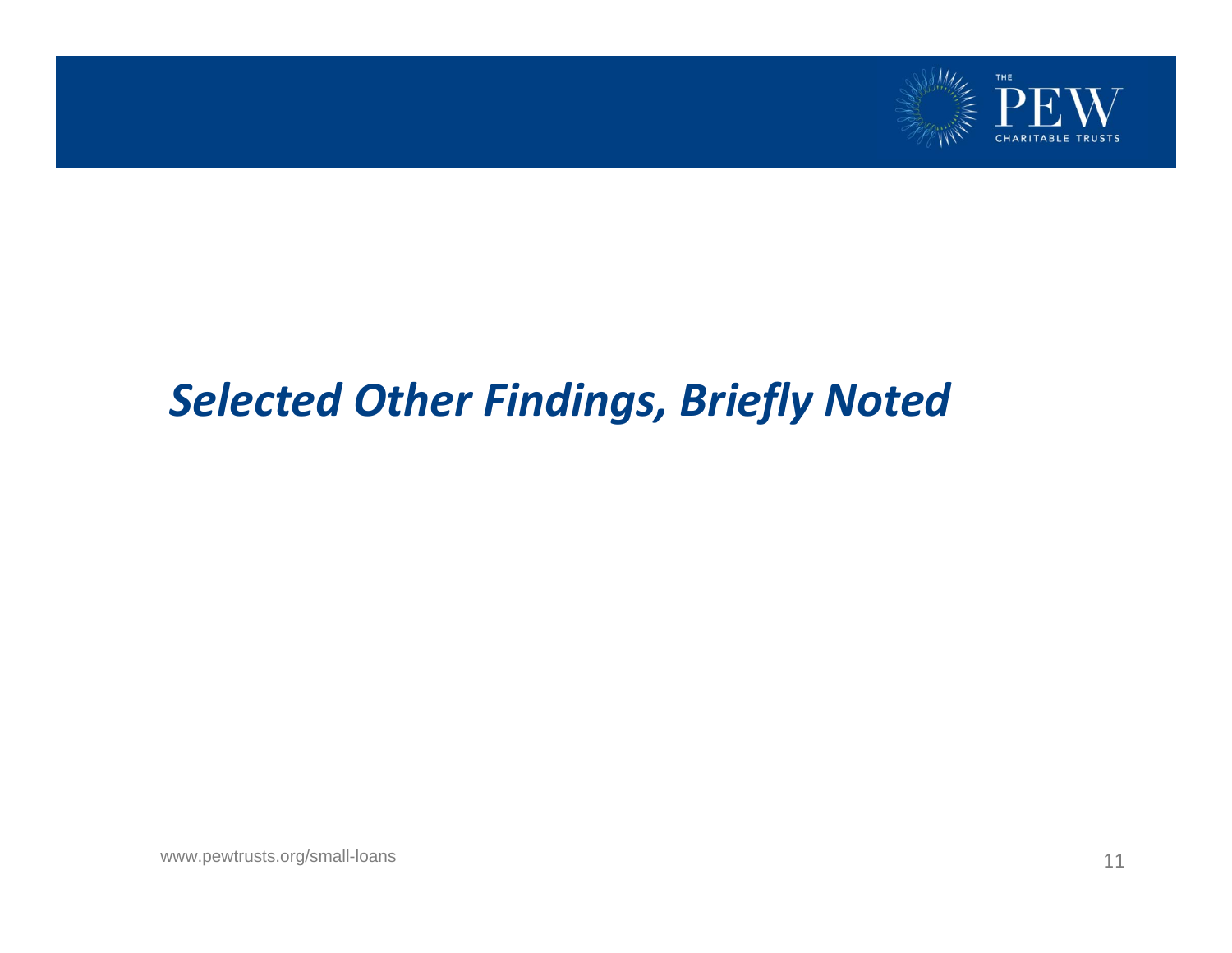## Other Key Takeaways: Pew's *Payday Lending In America* Series



- •**•** Borrowers have other options
	- $-$  Cut expenses, borrow from family/friends, sell/pawn items, delay bills
- • Choice to use payday loans is driven by unrealistic expectations, and desperation
- • To eventually pay off, 41% needed <sup>a</sup> cash infusion
	- Borrow from friends/family, sell/pawn, other loans, tax refunds….
- •**•** Restrictive state laws not driving people online
	- Online usage rates same everywhere, even where there are no stores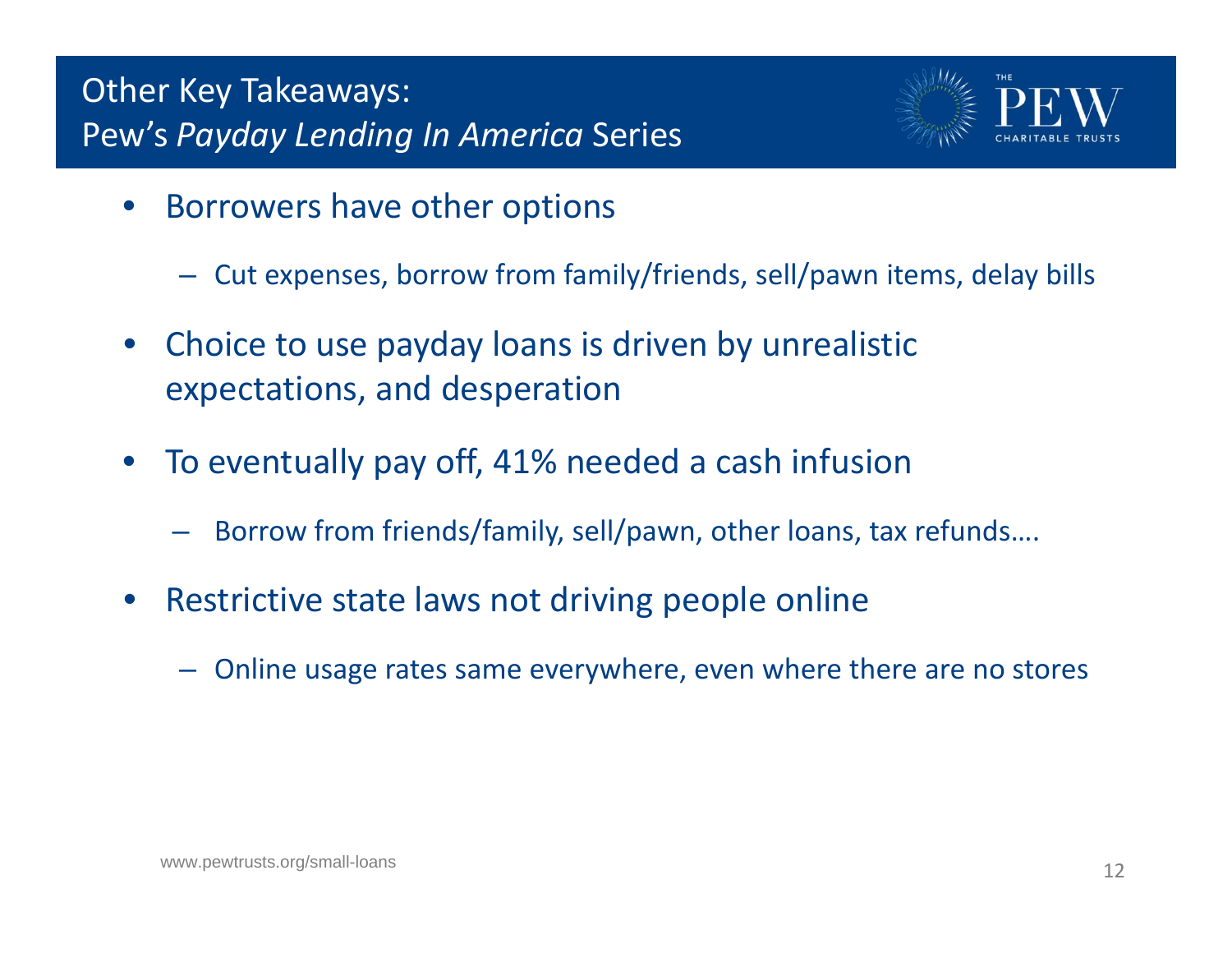### Payday Loans Do Not Eliminate Overdraft Risk



48% have not overdrafted checking account in past year

 $52%$ overdrafted checking account in the past year

### **MAJORITY OF PAYDAY BORROWERS HAVE OVERDRAFTED IN THE PAST YEAR**

Report: www.pewtrusts.org/small-loans 13 See p.32-35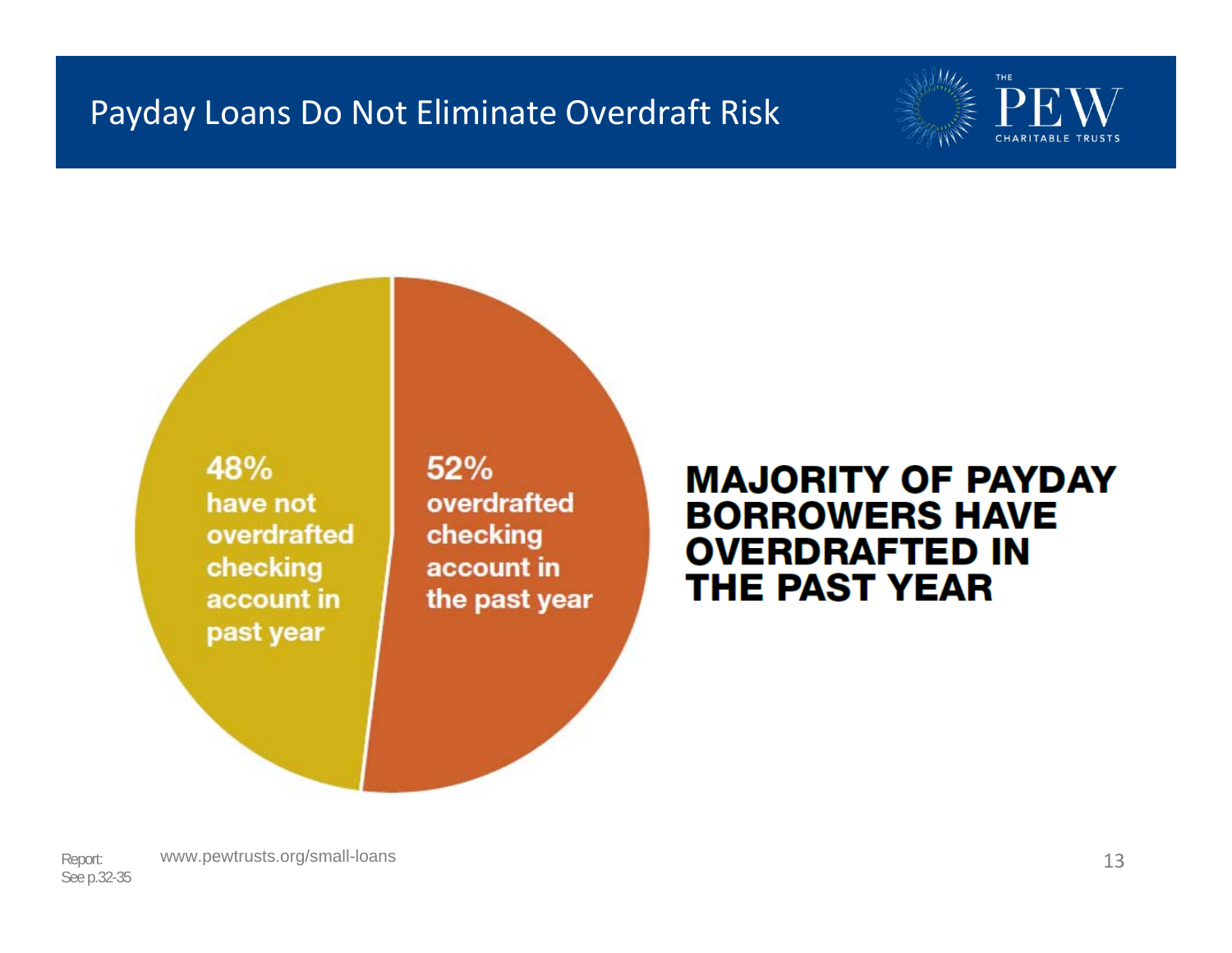# Deposit Advance Loans Did Not Eliminate Overdraft Risk



يعترف ممتدين ويرسون والمتحصص مستواد وأوال والأمالية المتواصل المركب متماز المتحدث والمتماز المتماز المتحدث والمتعاصر المتحر والمرار والمسترس We found that deposit advance users in our sample of accounts were much more likely to have incurred an overdraft or NSF fee during the 12-month study period than eligible non-users. Notably, we found that while just 14% of eligible non-users incurred an overdraft or NSF fee during the 12 month study period, 65% of those consumers who used deposit advances had overdraft or NSF activity. Deposit advance users who incurred an overdraft or NSF fee typically incurred a greater number of fees than eligible non-users with at least one overdraft or NSF fee.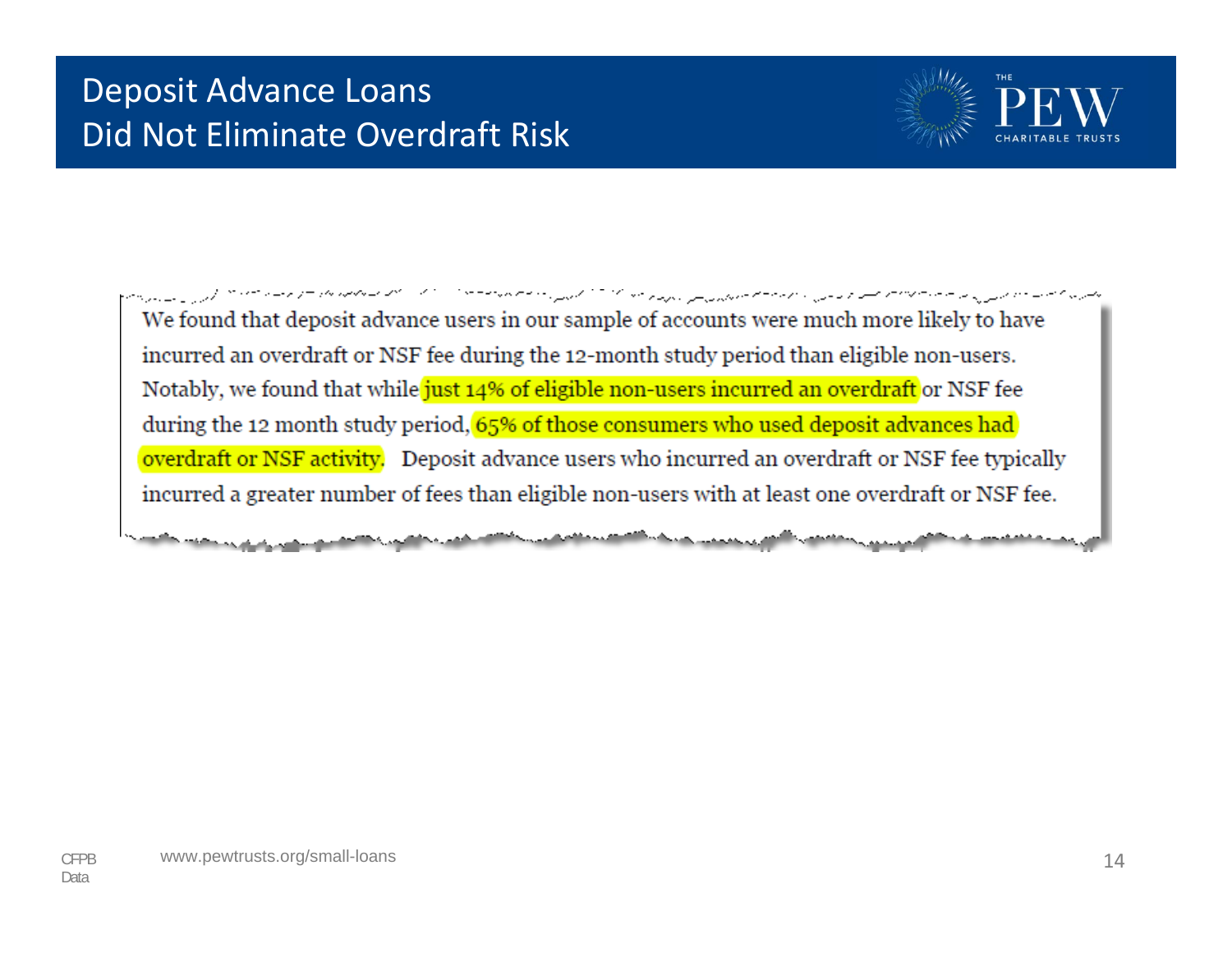### Borrowers Have Torn Feelings



- $\bullet$ **•** Grateful to receive cash
- $\bullet$ Friendly customer service from local stores
- $\bullet$ • But 58% feel the product takes advantage of them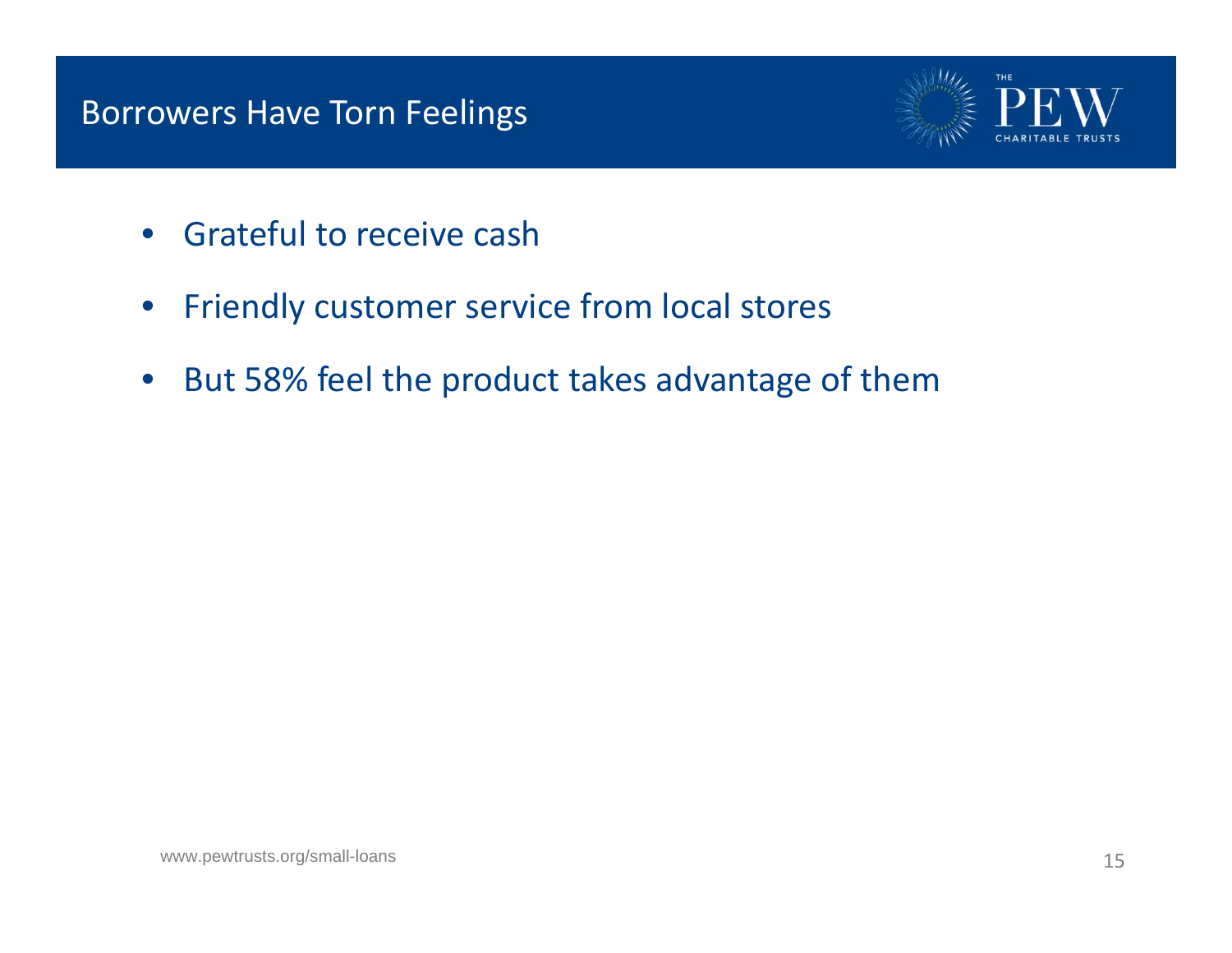

# **BORROWERS FAVOR MORE REGULATION**

#### **ALL PAYDAY BORROWERS**

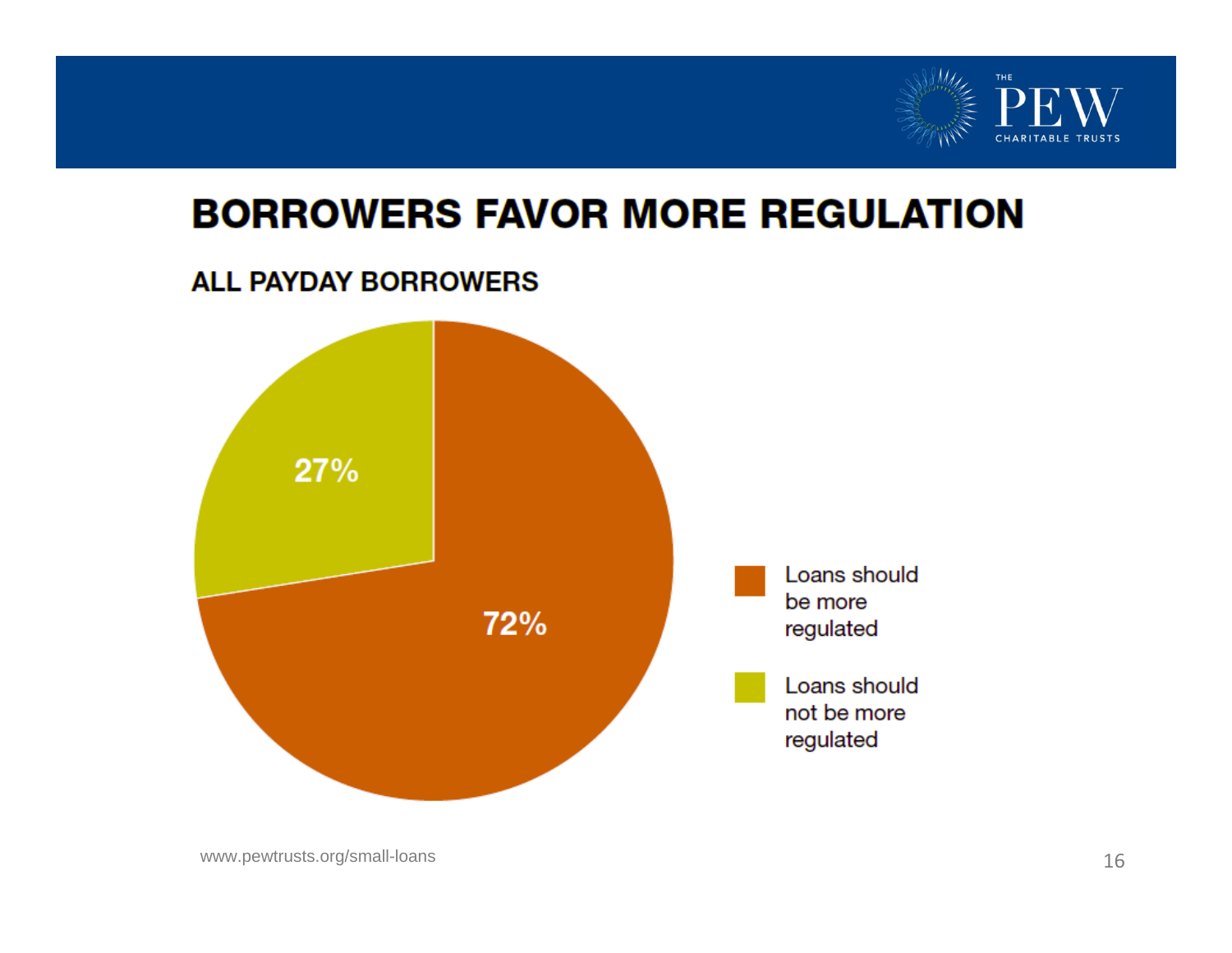# Borrowers Overwhelmingly Support Requiring Installment Payment Structure





Favor

Oppose

17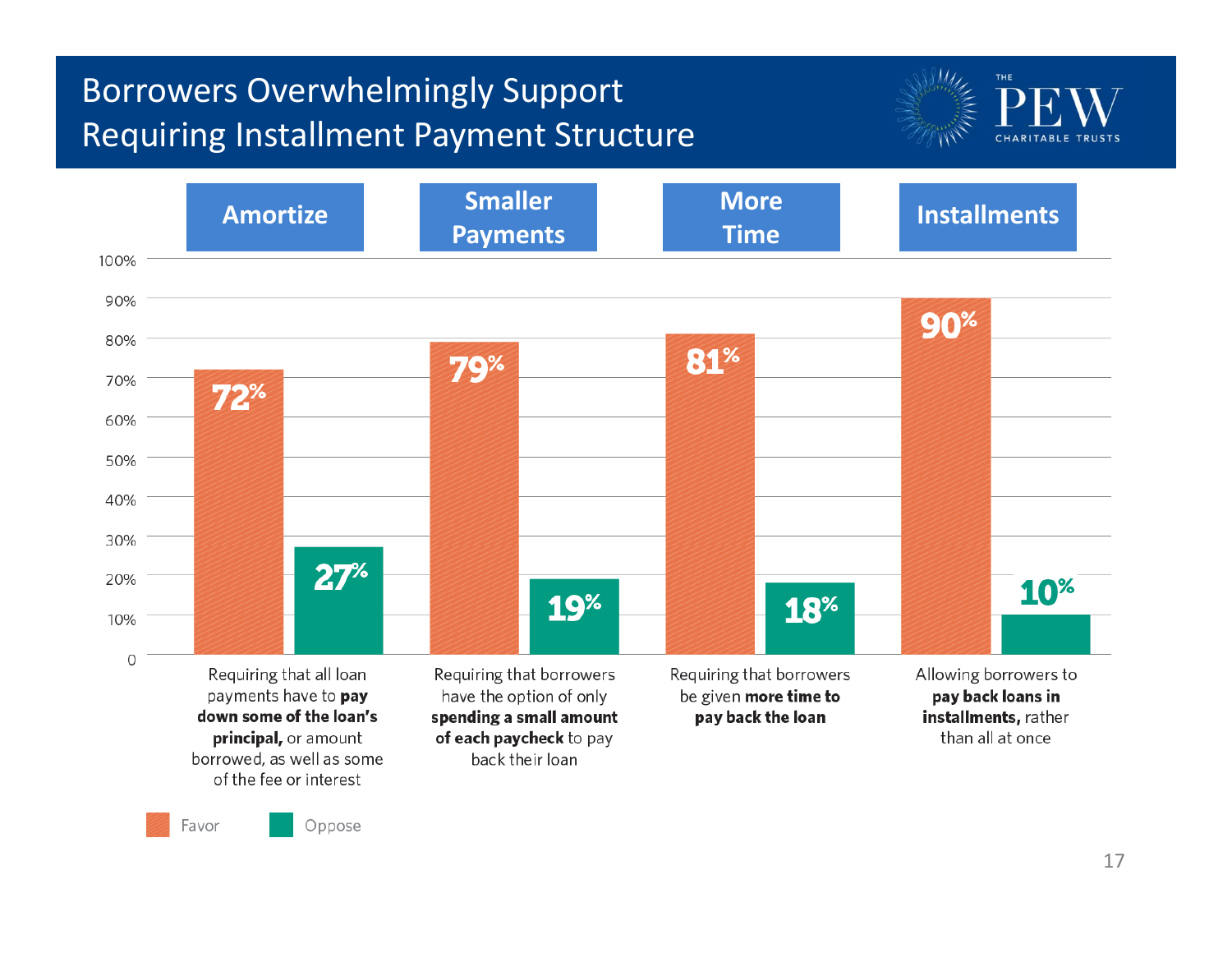

# www.pewtrusts.org/**small-loans**

#### **Government Relations**:

Steve Abbott 202.540.6647 sabbott@pewtrusts.org

#### **Project Director**:

Nick Bourke 202.552.2123 nbourke@pewtrusts.org

#### **Research**:

Alex Horowitz 202.540.6315 ahorowitz@pewtrusts.org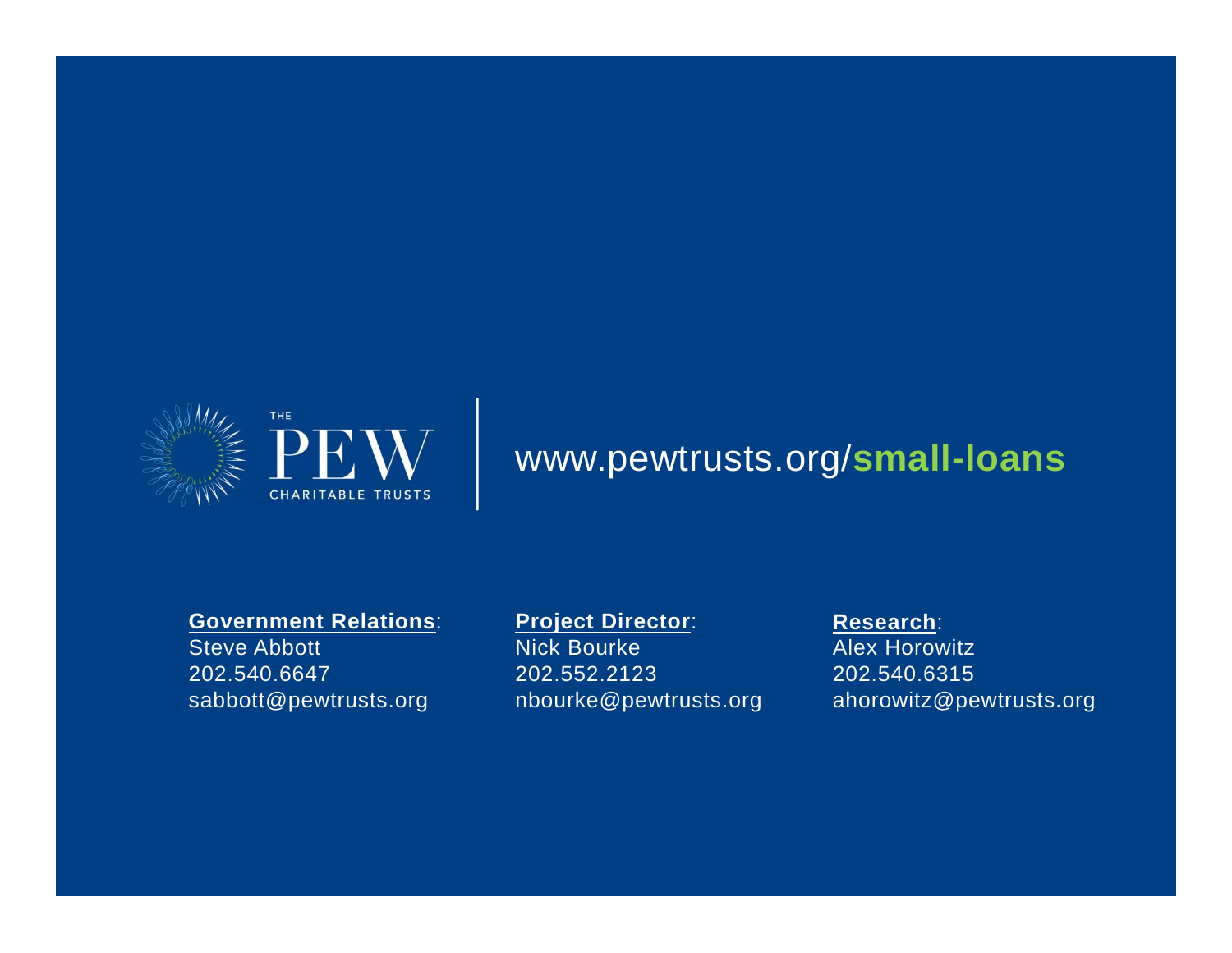

# *Postscript*

www.pewtrusts.org/small-loans 19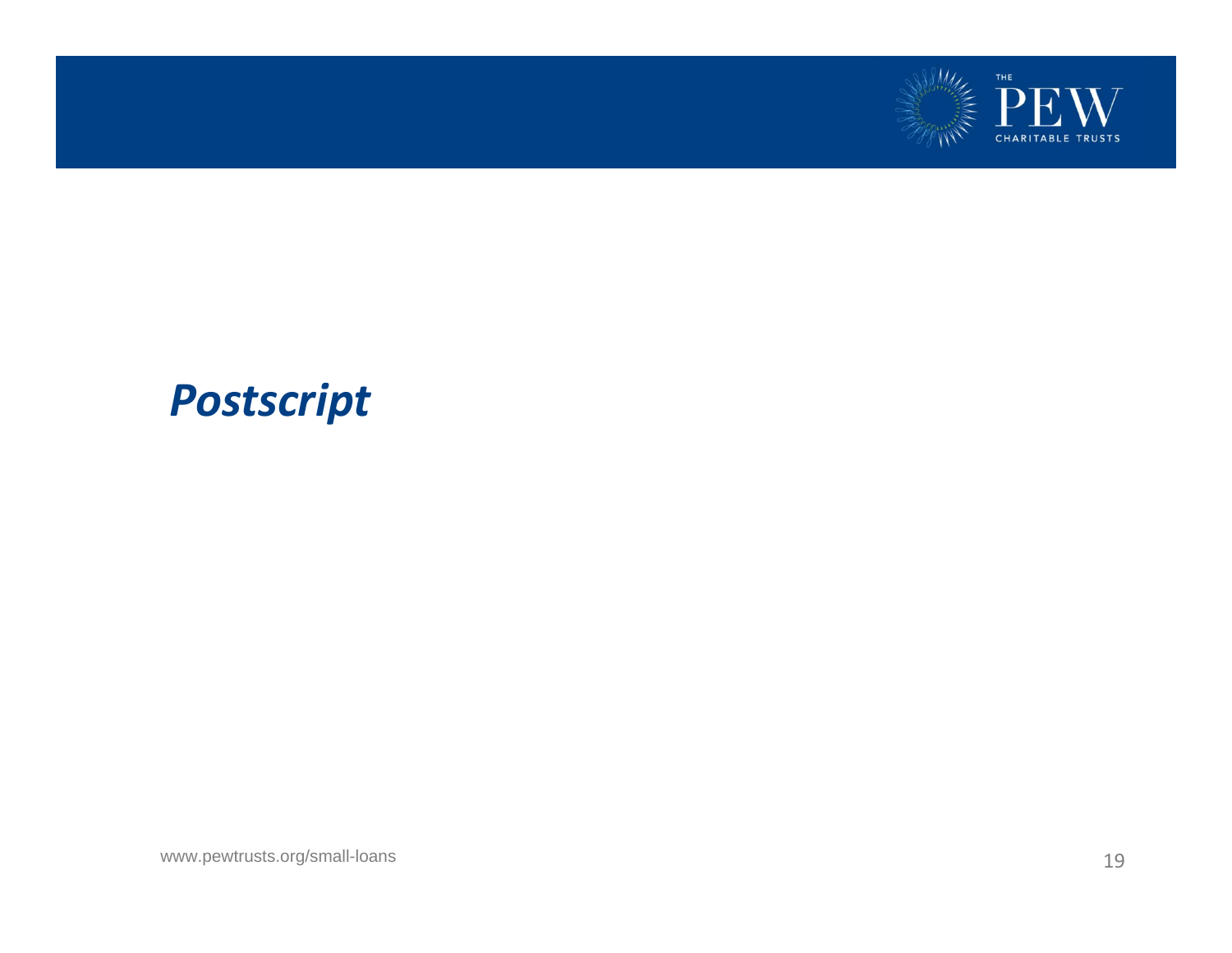

How much does <sup>a</sup> \$500 payday loan cost?

|                | <b>Advance</b><br><b>America</b> | <b>Ace Cash</b><br><b>Express</b> | <b>Check into</b><br>Cash | <b>Check n Go</b> |
|----------------|----------------------------------|-----------------------------------|---------------------------|-------------------|
| <b>Florida</b> | \$55                             | \$55                              | \$53                      | \$55              |
| Michigan       | \$65.45                          | ---                               | \$65.45                   | \$65.45           |
| <b>Kansas</b>  | \$75                             | \$75                              | \$75                      | \$75              |
| <b>Alabama</b> | \$87.50                          | \$87.50                           | \$87.50                   | \$87.50           |
| <b>Nevada</b>  | \$92.50                          | \$85                              | \$110                     | \$125             |

*Costs listed on company websites as of November 1, 2013*